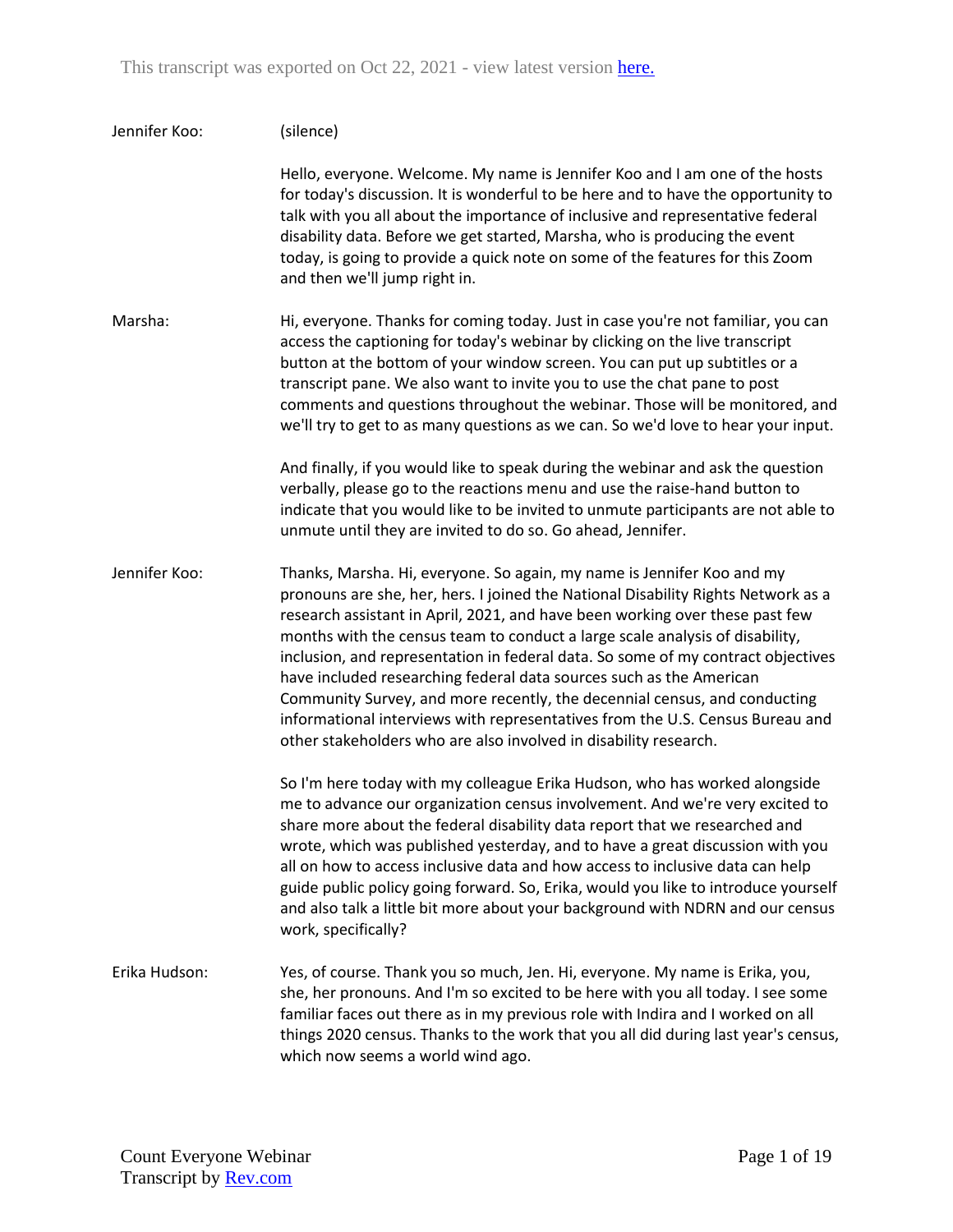This will be my final project with NDRN and working with NDRN as I recently moved to Europe for grad school. So that is why I will be transitioning, but I'm super excited to be here with you all today and talk to you all about this important work and what the future holds for federal disability data. So thank you all for being here.

And just as a friendly reminder, this webinar will be recorded. So if folks need access to this webinar or want to share this exciting webinar with folks, as I'm sure you will, it will be available after today's session. So thanks again, Jen.

Jennifer Koo: Thank you, Erika, for that introduction. So I just want to give you all a bit of a presentation overview. And this is Jennifer speaking again. So today, Erika and I will provide you with a quick summary of the 2020 census. We'll also discuss the importance of federal disability data, talk about how to access and navigate disability data, and then share some recommendations for protection and advocacy agencies

> And then after our discussion, we'll also have an interactive Q&A session. And we'll provide you with some resources that you can take a look at moving forward. So onto you, Erika.

Erika Hudson: Oh, there we go. I'd to get myself off you. Excellent. So we will kick this event off with what I will be calling Trivia Thursday, as I believe it's Trivia Thursday today, with a question for you all as we kind of talk about the 2020 census. And on this screen, I would love for you to participate in this question, which asks, which state lost a seat in the House of Representatives last year by 89 persons? In other words, if someone had 89 more people in their state, what would that have meant for the House of Representatives?

> Your options are New York, Texas, California, and Indiana. And I see many people are participating, which I greatly appreciate. And it's somewhat unreal to think that it's 89 people that made a difference in this in terms of apportionment in the House of Representatives. And with that, it looks like most folks participated. And we will show the results as we had a really good number. No one thought Texas. That's interesting. I think a lot of people know they may be gained to see. And we will publish the results right now.

And the answer here is New York, which wanted to bring this app to kind of showcase why the work that you all did last year was so incredibly important because every single person makes a difference as evident by New York, because they lost the seat in the United States House of Representatives. It looks like a lot of you had that as an answer. California was a good guess, too. Makes total sense why people said that. Indiana. Grew up in Indiana. So that's why I probably suggested that answer here, too.

So with that, we'll remove the full and appreciate you all participating in this as now we know is New York and you can bring that as a fun party hack moving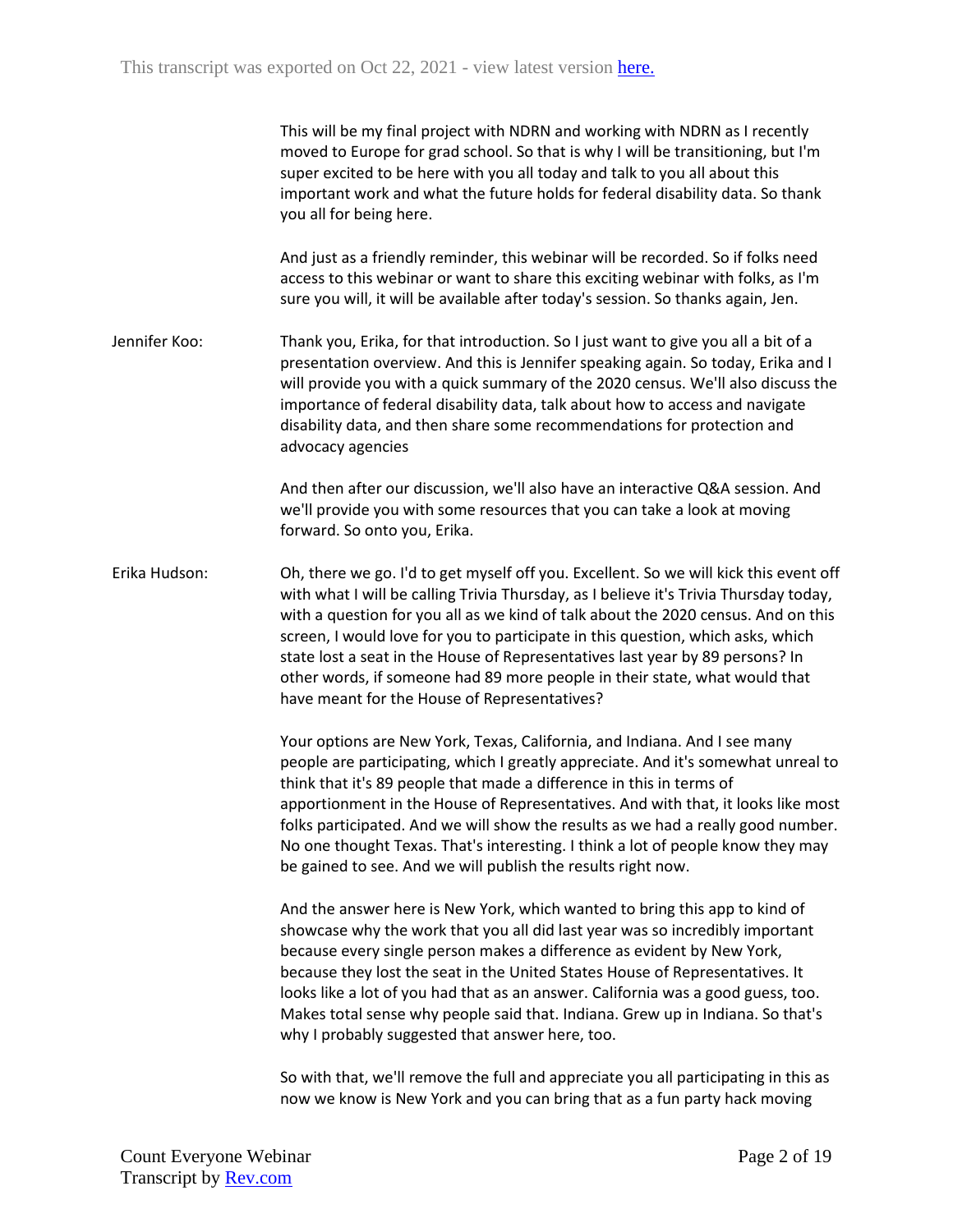forward or a party question if that's a thing. So we'll remove the poll and go to the beginning of our official presentation today.

So before we officially begin talking about the 2020 census and kind of what's happened and what is next, I really do want to take this opportunity to thank each and every one of you. If you lived in the United States last year, you had some involvement with the 2020 census, as you were counted. But I see a lot of familiar faces including West Virginia, New Jersey, California, Arkansas PNA, and so many more.

So please feel free to drop in your chat where you are from, because so many of the protection and advocacy agencies had a role to play in the 2020 census to make sure that everyone including the disability community were counted last year. And Jen and I both agreed that we couldn't really start this presentation to talk about the decennial sentences and the importance of federal data without taking a moment to thank each and every one of you.

So many things can be said about your incredible work. And I don't think we have time today, but I hope you all know that we greatly appreciate it. And on behalf of myself and NDRN, it was so incredible to see the work that the PNA's and disability rights organization and our civil rights partners and Census Bureau staff put into the 2020 census given that it endured a pandemic, it endured natural disasters, and so many things related to politics, perhaps, as well that it was probably a census like no other.

But I hope you all take a moment to recognize the impact that you had on it. And on behalf of myself, again, it was a distinct pleasure to work with all of you. And really excited for what the future has in store. And some of us were joking that we'll all see each other in 2030. So we'll see how that goes. But again, truly, thank you for your involvement in the 2020 census.

And with that in mind, let's recap a little bit about the 2020 census. A lot happened, began as early as January of 2020 in remote parts of Alaska and continued throughout September, which that timeline was extended, of course, because of the pandemic. And we had folks self-respond to the census. We had group quarters enumerations. And we had folks going door-to-door to make sure that people were counted.

And just this year we got results in April. We received those official apportionment results relating to the New York question that we just asked, right? And we know how many people live in each state in the United States and how many seats each state will receive in the House of Representatives. We now know that. So we'll see that change in the 2020 election cycle.

And just last month in September and in August, we received the decennial census redistricting data. That really gave us that closer look on where people lived in the United States and what their demographics were, i.e, age, race and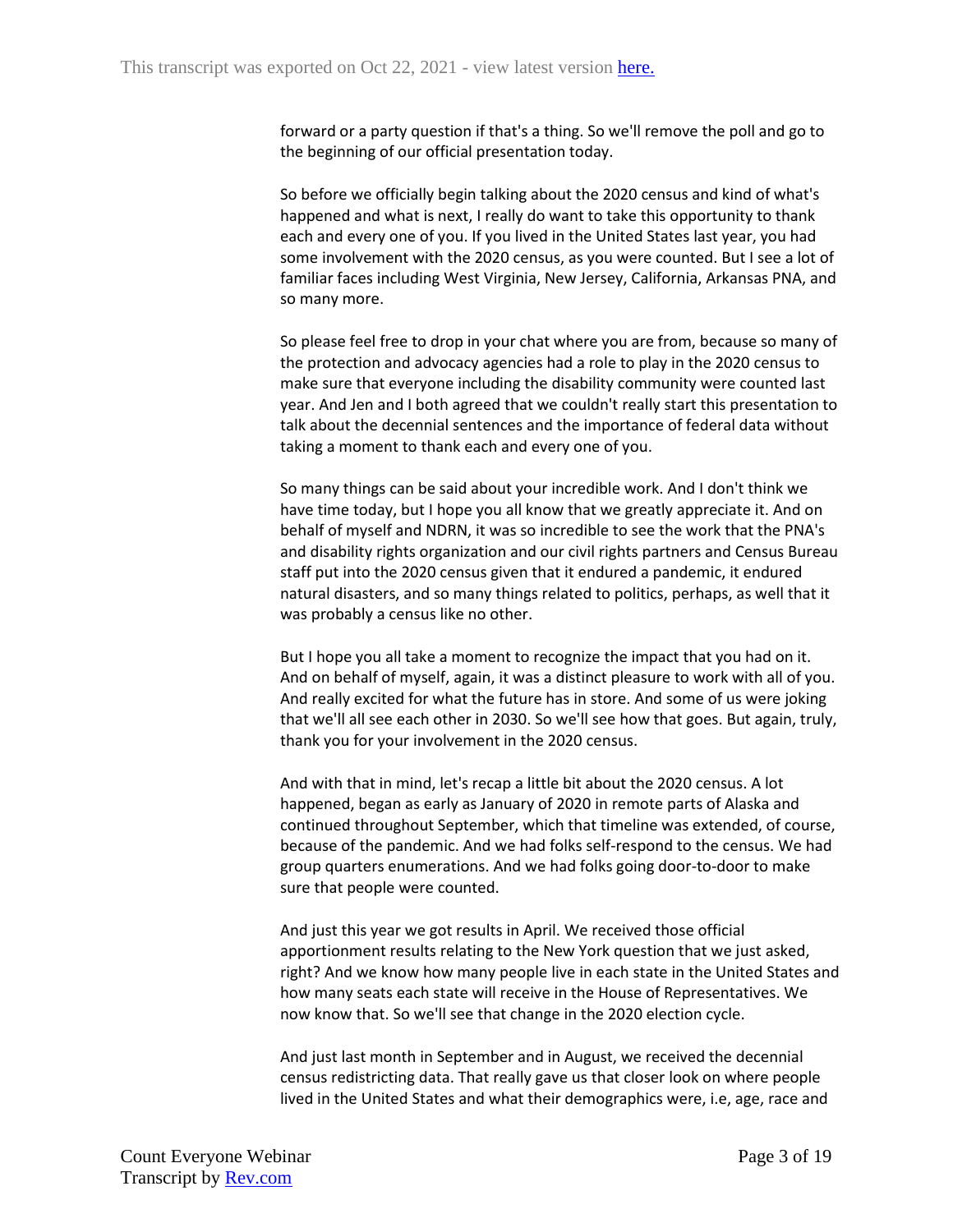ethnicity, and what the household status was. So we now have all that information, which is really helpful, but there's a lot to unpack. And many folks are wondering, so what's next? What are we going to see moving forward, given that the count is done in the census?

And I think it's fair to say that all eyes will be on redistricting, in particular. Many folks on this call already participating in redistricting as a lot of states have deadlines fast approaching for what the next cycle will be done, given that this will impact the 2020 election cycle. Redistricting doesn't only impact congressional levels seeding, right? It also impacts school districts and the local and the state governments on how things are drawn.

So it's really vital that we continue this conversation. And we're happy to share additional resources with you all on what redistricting might look like for you and what the future holds for that. But also, of course, with the 2020 census will see these other surveys have an impact. Which are surveys that we're going to be talking to you all about today and overall federal disability data that is out there.

And I think the last thing I would like to leave you with, too, is that we might see continued conversations related to the 2020 census because of under-counts. People are rightfully so concerned about certain areas being under-counted, mostly related perhaps to the pandemic. And we want to make sure that no one was missed. So these conversations will continue to be happening over the next decade, I'm sure, until our next census in 2030, but this will have an impact as we move forward today and all the federal disability data that comes from the decennial census.

And with that, I'm excited to pass it on to Jen who will go into the meat of our conversation today to talk about overall federal disability data and the availability to us in this important work. So thanks, Jen.

Jennifer Koo: Thank you for that beautiful summary, Erika. I'm just going to flip to the next slide. So Eric has shared a lot about the 2020 census and the importance of counting and including everyone in that survey. And as we all know, the decennial census is the largest and most comprehensive nationwide survey that tells us about our nation's people and determines what life will look like, politically, socio-cultural really, and economically, for everyone over the next decade.

> And because of this, Erika and I initially began our research project with a sole focus on the decennial census. However, as we considered the diversity that exists within the disability community, we began to recognize that the large scope of the decennial census actually makes it quite difficult to find specific generalized information. So a little later on in this presentation, we'll talk a bit more about how we approached this need for representation beyond what is offered in the scope of the decennial census.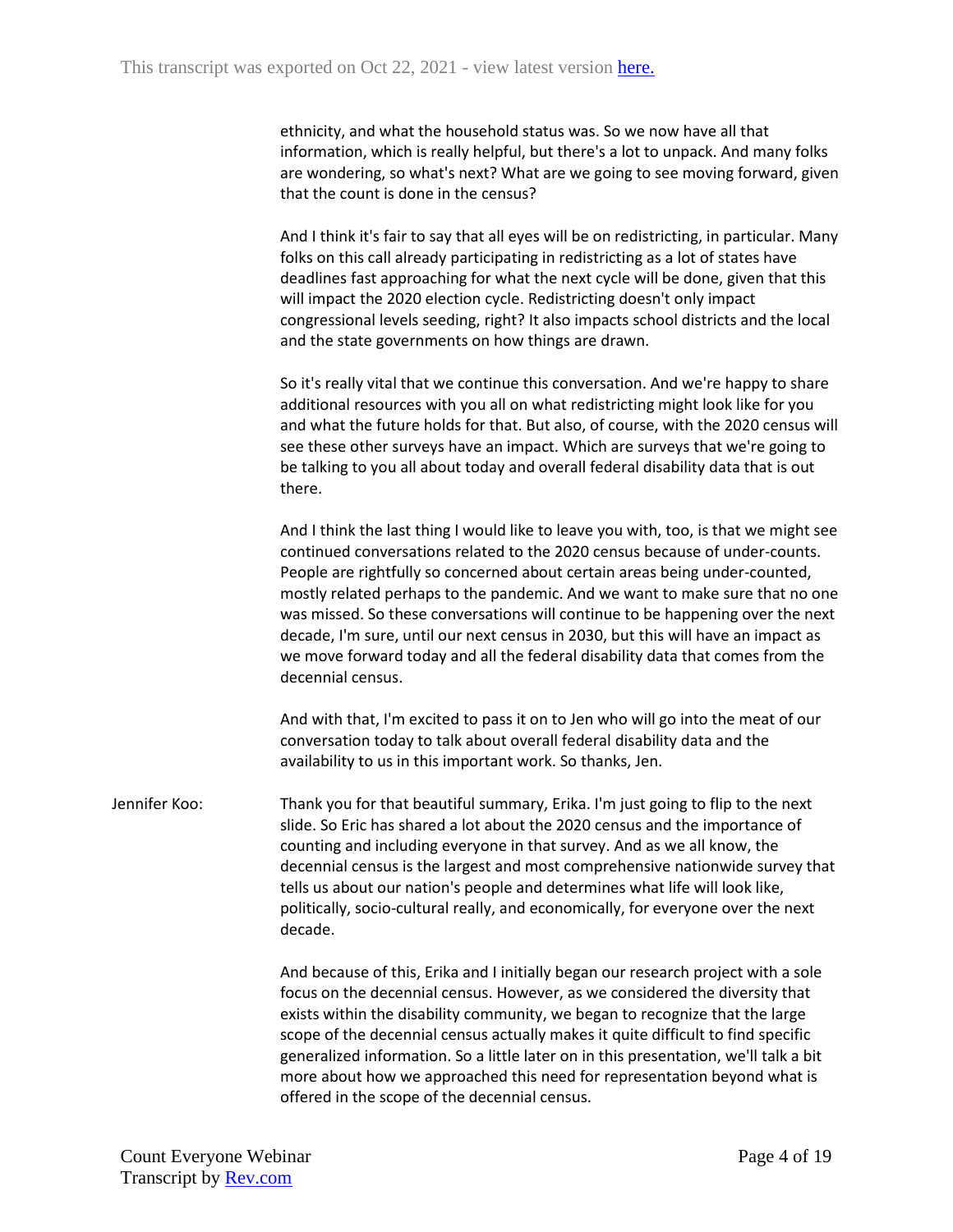So as I'm going through this next section we'd love for you all to reflect on the following question. Why is inclusive and representative federal disability data so important? And you can think about this in terms of why it's important to you, or your community, on a personal level, or from your work with the disability community. But just feel free to think about that and share your responses to this question in the chat.

So again, while the decennial census is an important resource, there are many other surveys that also offer meaningful insights on federal disability data within the U.S. Census Bureau there are a variety of surveys that collect disability data, including the American Community Survey, the Survey of Income and Program Participation and the current population survey.

So these surveys also provide leadership with essential programming and planning information about our nation, but their varying stope and specifications provide us with different more specific insights that we might not necessarily get from the decennial census. So unlike the decennial census, the American Community Survey is conducted every year, whereas decennial census, as in the name, is conducted every 10 years.

The American Community Survey provides us with a snapshot of how we live and it gives us information about our education, housing, work experiences, and more. And it also provides insights on the social and economic needs of our communities every year. And while the American Community Survey does not require a total population count like the decennial census, a representative sample is selected. And it's really important, something that we want to highlight that the American Community Survey is a lot more thorough and asks about topics that aren't included in the decennial census, including access to internet, transportation, and disability.

Regarding disability, the American Community Survey asks about six different aspects of disability, including hearing, vision, cognitive ambulatory, self care, and independent living. And this information is especially helpful because it can measure overall disability numbers and be used to identify populations with specific aspects of disability, which is something that the decennial census can't necessarily do.

And similar to the American Community Survey, we also have the Survey of Income and program participation. Together, the American Community Survey and Survey of Income and program participation provide the most comprehensive federal disability data. And the Survey of Income and program participation is a household-based longitudinal survey that collects information on things such as economic wellbeing, family dynamics, education, assets, health insurance, childcare, food security.

And so this data from this survey is also used to evaluate the effectiveness of federal state and local government programs. And can you use to also evaluate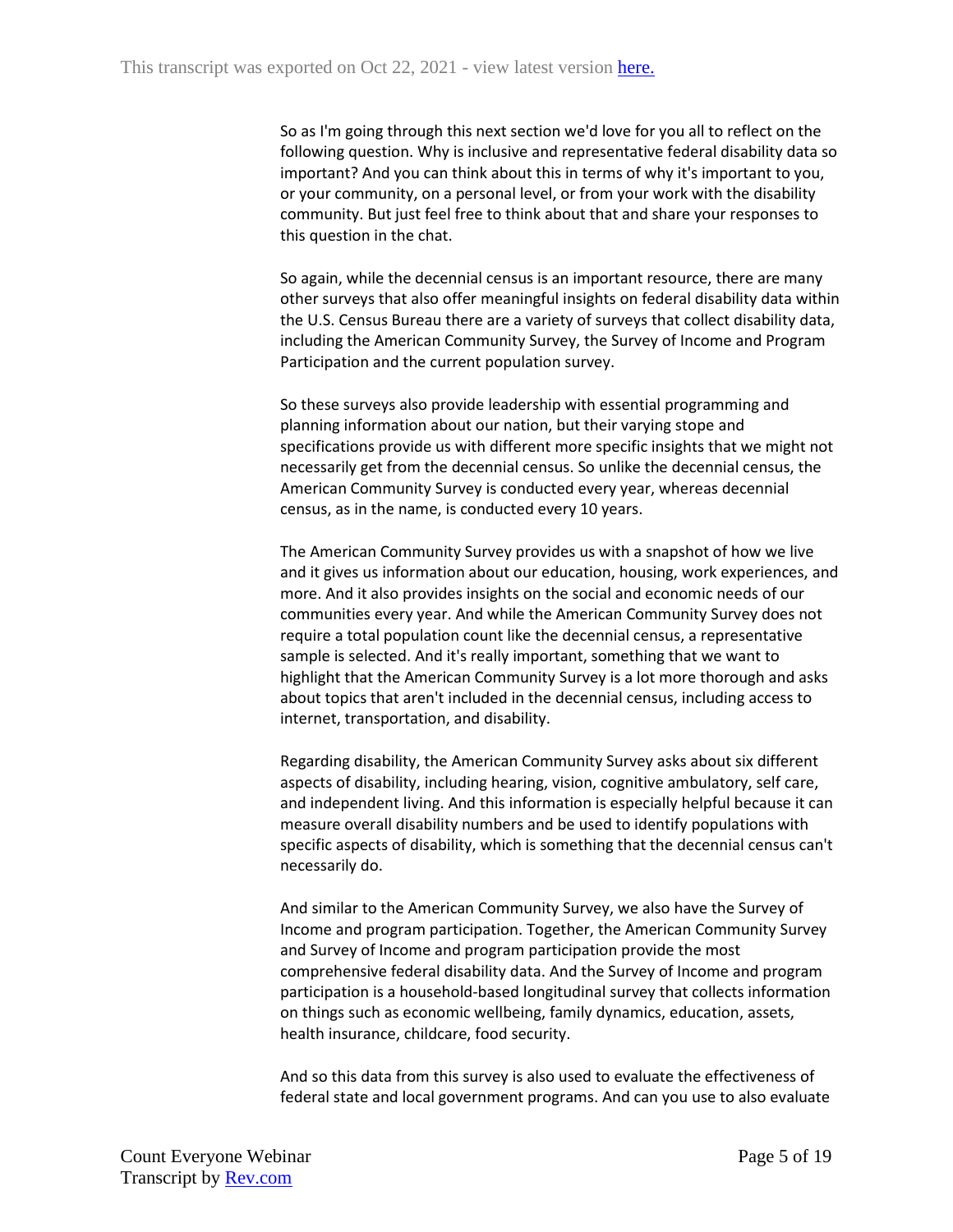one's use of an eligibility for governmental programs? So it's definitely very... These two surveys are very important for disability research specifically.

And then lastly, we also have the current population survey which is an initiative that is sponsored jointly by the U.S. Census Bureau and the U.S. Bureau of Labor Statistics. And the current population survey is the leading source on labor force population data in the United States. So the survey also conducts an annual social and economic supplement, which asks additional questions relating to disability and workplace disability. And again, these surveys are not intended to measure disability or define disability in any way, but rather measure certain aspects relating to disability.

I'm just trying to move to the next slide. And because disability is a part of every community, we recognize that all federal data is important, not just the decennial census. So our report, which we'll link later on, highlights additional federal agencies such as the Department of Health and Human Services, the Centers for Disease Control and Prevention, the Department of Labor, the Department of Criminal Justice, the... Oh, just department of justice, and the Social Security Administration. They also has their own disability statistics and services. So, definitely keep a lookout for that in our report when we break down everything that they collect and how it connects to disability.

So one of the questions that we have thought about a lot in our research and that I'm sure you might also be curious about is where can I find federal disability data and how do I use it? And so with the protection and advocacy agencies and disability rights advocates in mind, we decided to put together a small guide in our report based off of what we've learned through conversations with the US. Census Bureau on how to get the information that we're looking for.

So your best resources for all things Census Bureau would probably be to check out your local regional office. So if you have any questions at all or want specific information on, let's say what your community needs in terms of accessible transportation, based on findings from the 2019 American Community Survey, then this is definitely a place where you can go to get the answers you need.

The field representatives at the U.S. Census Bureau regional offices are true issue experts, and they can provide consulting and analysis services about broader scope, national-level information, things from the census, and also, they can also provide you with more specific information that is specific to your state or region. And in addition to giving you information about the decennial census, these offices conduct continuous surveys all year long to supplement what we know about people, places, and the economy. So there are currently seven regional offices as indicated on this map over here and on the Census Bureau website, including the Atlanta, Chicago, Denver, Los Angeles, New York, and Philadelphia regions. And these regions support all 50 states and U.S. territories.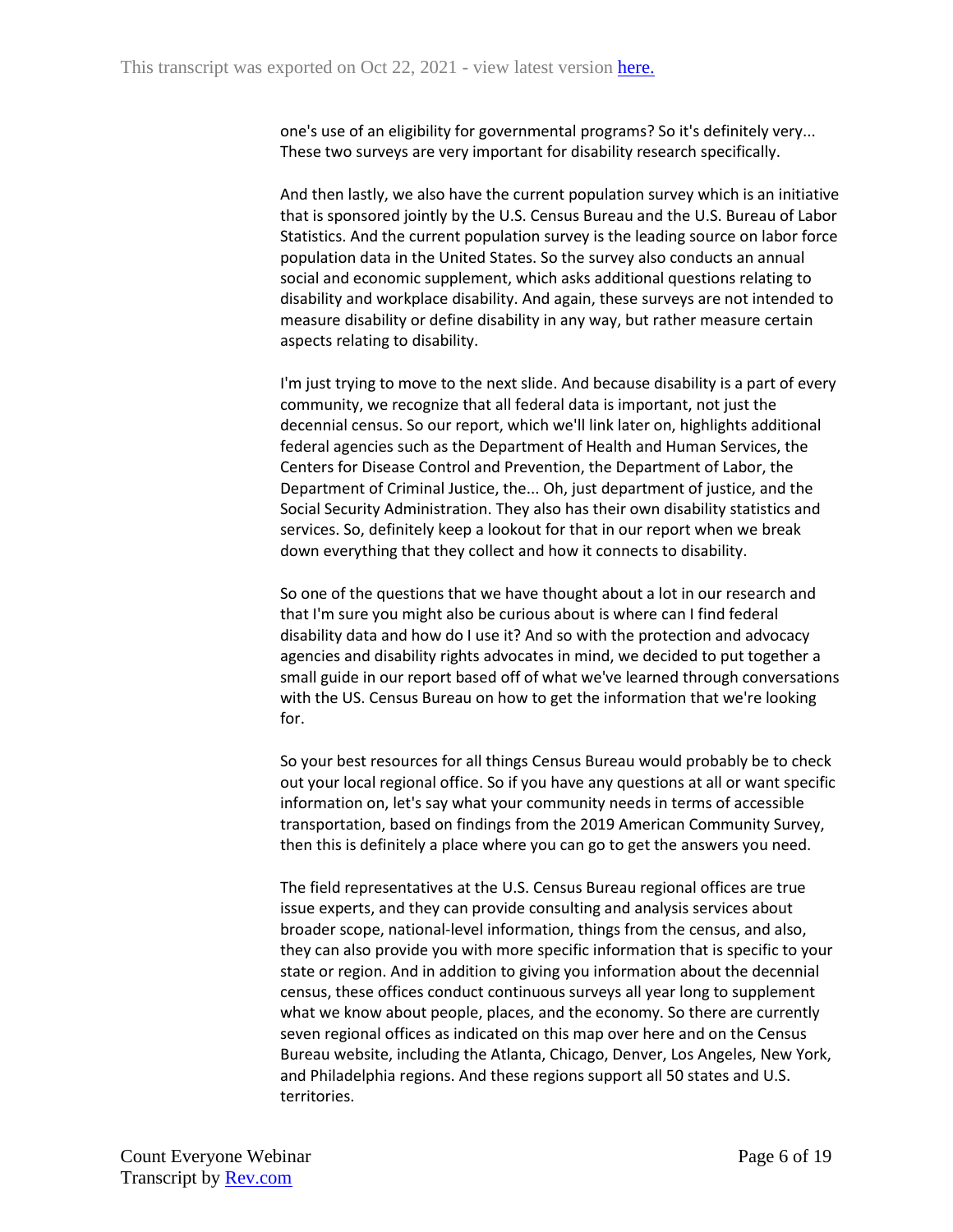And regarding the 2020 census specifically, you can contact a new and temporary division within the regional offices called the regional census centers. These centers are a temporary branch that was established just in this past month with the release of the decennial census data. And these regional census centers are more than happy to walk you through your questions and concerns about information specific to your re gen directly relating to the 2020 census. So all of this information on how to reach out to them and how to get in contact with your regional office, how to find your regional office, is available in our report and also on the Census Bureau websites.

So again, the question that we've been reflecting on is where can I find disability data and how do I use it? And to answer the second part of that question, we spent a bit of time in our report and that it would be helpful to describe some of the limitations and considerations behind finding and using the data in our report.

So in a bit, Erika, will talk more about the specific applications and recommendations that we can use. And our report has a much more comprehensive overview of these considerations, but for now, it's important to note that the scope and specifications of federal data will really vary based upon which federal agency department and survey you explore and you choose to look at. So if you're approaching a field agent or representative from a federal agency, it's really important to consider what your specific advocacy and research needs are.

So for instance, if you are looking to learn about the statistics of people of a certain racial background with mobility disabilities, then it would be helpful to kind of bring that up to the representative and also look at what each of these federal agencies offer and identify that, the American Community Survey might be the best place for you to start and get that information of what you would need.

So again, our report outlines all of these various agencies and departments and surveys and what they offer in terms of disability data in detail. And unfortunately, as we were conducting our research, we also noticed that there are a lot of gaps in federal disability data, including healthcare inequities, racial disparities, and differences in how disability is characterized and defined based on the surveys. And because of this, because of all of these gaps and data, you, unfortunately, might not be able to find what you're looking for.

And addition to the gaps in federal disability data, there are also numerous factors to account for in terms of your research scope and regarding how you perceive and present the data that you find. So because of this, it's important to work with an expert to weigh in on their thoughts about the potential pros and cons of aggregating which is presenting the larger overarching story of what the data tells you versus dis-aggregating the data, which would be only sharing a smaller piece of the story, so you wouldn't share the whole thing.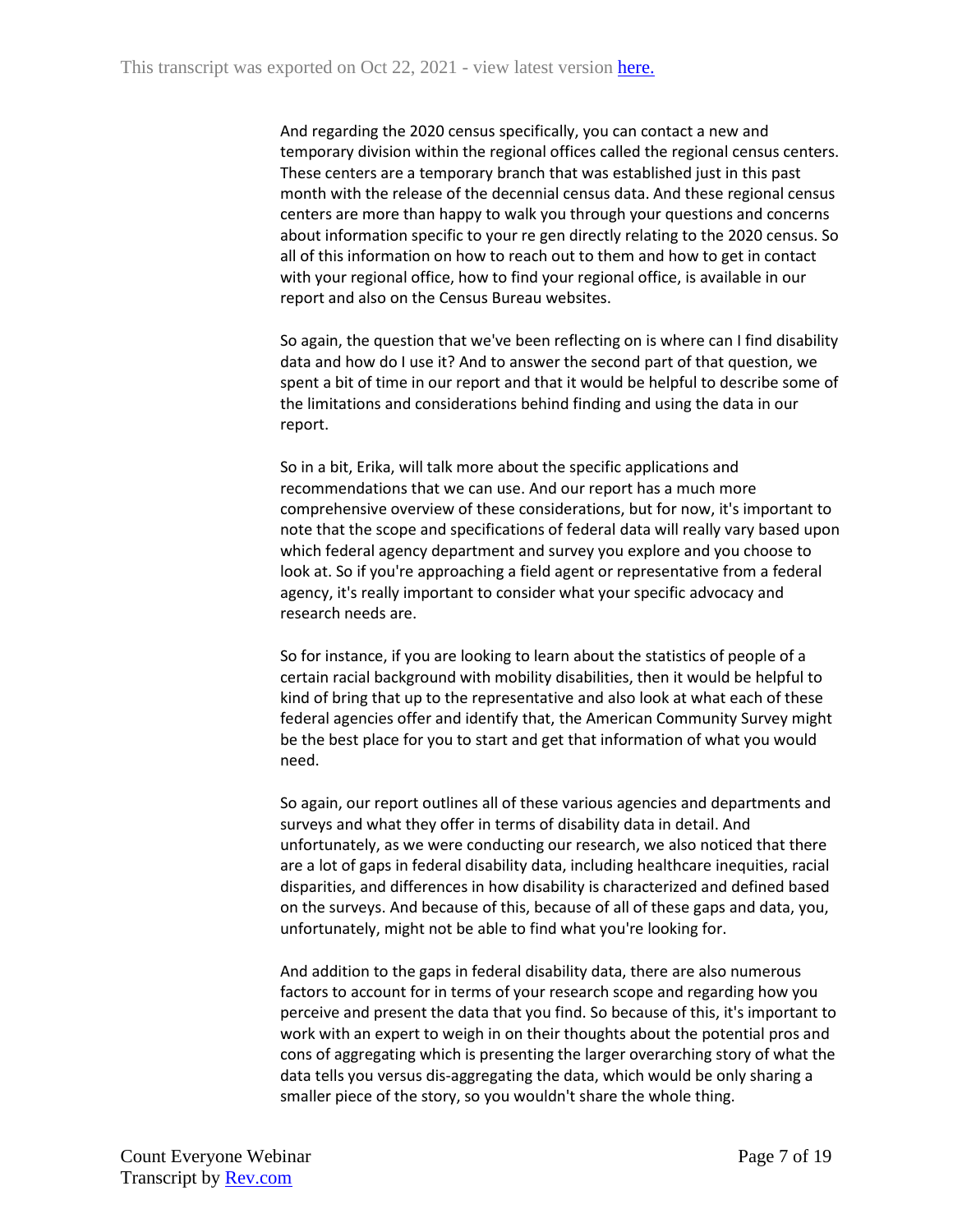So while aggregated data may be beneficial, it can unintentionally create some negative consequences by misrepresenting or over or under-representing a community, resulting in people not getting their needs met. And, Erika, I'm not sure if you have an example, but would you be able to speak more on just a specific example of like aggregated versus dis-aggregated data?

Erika Hudson: Yeah. Thanks, Jen. And this is something that came up a lot in our conversations with the Census Bureau. Because sometimes when we look at one piece of the picture, we're not getting the whole piece. And this has come about in numerous conversations with folks. So, for example, something that we discussed a lot was the question about whether someone has a disability. And this is specifically related to the American Community Survey, right?

> The community survey doesn't say, explicitly, do you have a disability? Yes or no? So no one related to the Census Bureau is asking that question to the American public. Rather, they're asking those specific questions that Jen outlined in the beginning of today's presentation, that's related to a certain type of difficulty is what their wording is.

> And the reason for this is related to the aggregated versus dis-aggregated data, because we're getting that specific answer to those questions rather than that broader question, right? And there's various factors for that. And whether that's the right approach or not, I think we don't know. I think some might argue that it is the best approach to ask those very specific questions, because some people don't identify as having a disability, right? Rather, someone would say, yeah, I do have difficulty with vision. So that's why we need to continue these conversations and look at that bigger picture of things.

Another example that comes from our partners within the civil rights community is the question related to gender. That's a conversation that comes up a lot, because in recent surveys, we had seen that statistic related to samesex couples were doing very well financially through the different surveys that the Census Bureau was offering. And thus, folks were saying, well, it looks like members of the LGBTQ community are doing very well, but the reality is they were only getting a snapshot of those identifying and same-sex couples, right?

They weren't getting that specific data related to, perhaps, someone who's transgender. And we weren't looking at those pieces of the puzzle as we were getting this data. So I think that's a lot and very confusing even to me, still, after looking at this. But the moral of this, I think, for us, that we learned is that we need to look at those individual pieces of the puzzle, right/ And see how they fit. But we also need to look at the big puzzle, if you will.

Jen, was that helpful by chance? I don't know if I went there.

Jennifer Koo: That was wonderful.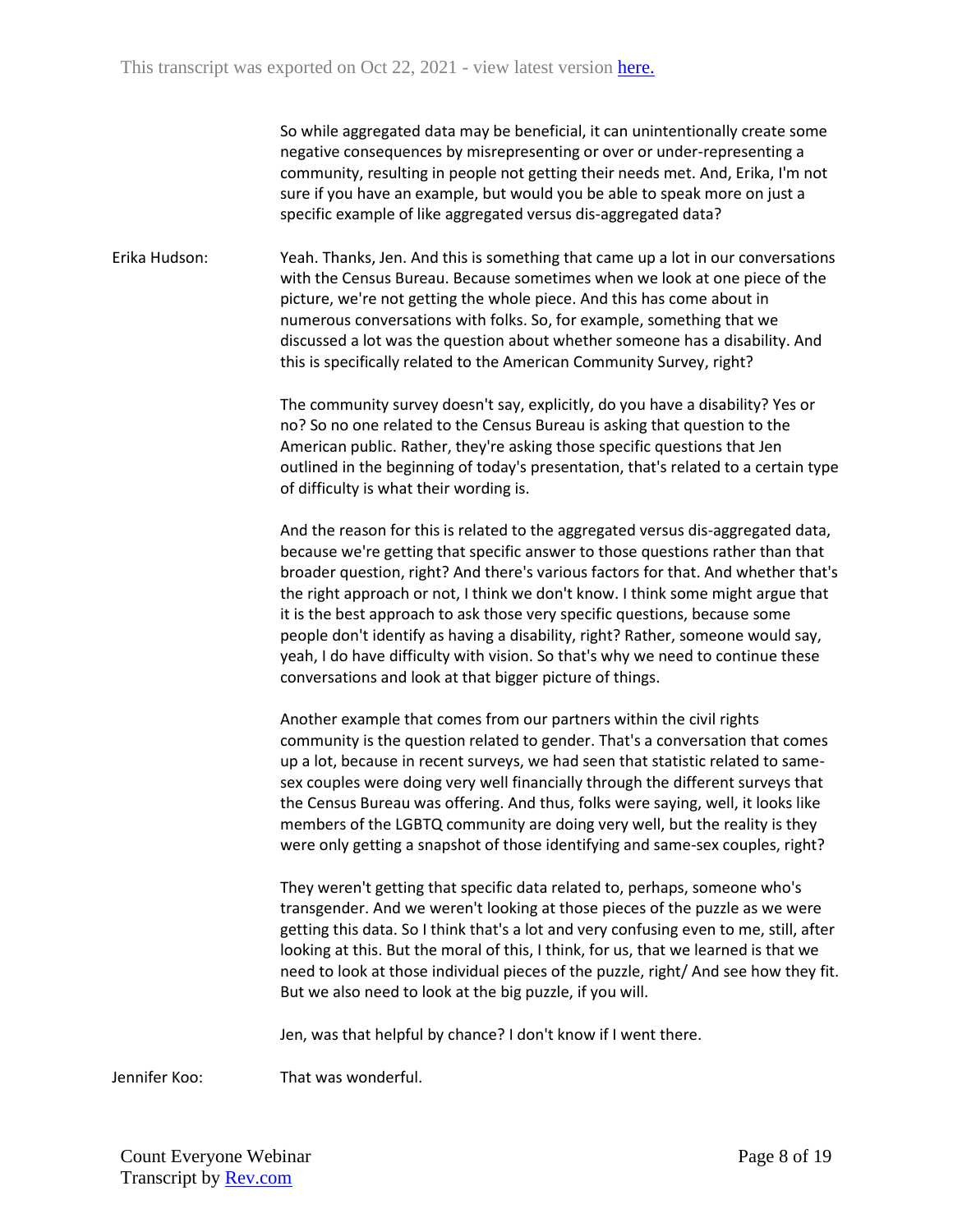| Erika Hudson: | Okay. Thanks, Jen.                                                                                                                                                                                                                                                                                                                                                                                                                                                                                                                                      |
|---------------|---------------------------------------------------------------------------------------------------------------------------------------------------------------------------------------------------------------------------------------------------------------------------------------------------------------------------------------------------------------------------------------------------------------------------------------------------------------------------------------------------------------------------------------------------------|
| Jennifer Koo: | Thank you so much for sharing that example. We say all this not to discourage<br>any of you, but to inform and support you. And we really want to emphasize<br>that there are resources out there such as the regional offices. And on the other<br>side of the coin, these federal agencies, they really want to improve the<br>accuracy of their results.                                                                                                                                                                                             |
|               | So we strongly encourage that you set up these bi-directional relationships with<br>these offices and encourage meetings with them and to just really ask your<br>representatives specific questions about what you need. Tell them what you<br>need and let them know what they can provide you with and just take notes.<br>And they will be sure to take into account what you're saying to improve their<br>data going forward.                                                                                                                     |
|               | And I guess bouncing up to level earlier in the presentation, I know we talked<br>about what the 2020 census specifically. The Census Bureau, in case this is a<br>topic of interest for anyone, the Census Bureau is currently conducting a variety<br>of processes to evaluate the validity and accuracy of the 2020 census results.<br>These include things such as the post-enumeration surveys and also comparing<br>the results of the 2020 census with other surveys such as the American<br>Community Survey or decennial censuses of the past. |
|               | So all of this will be released later this year. So if you're not finding what you're<br>looking for, or if you are skeptical, in any way, of any of the results, or just want<br>to know or better understand how your community is being represented in the<br>data that is currently out there, the Census Bureau regional offices or research<br>technicians from other federal agencies are great resources to start with.                                                                                                                         |
|               | And I'm going to pass things off to Erika. Would you like to talk a bit more about<br>the specific applications and recommendations?                                                                                                                                                                                                                                                                                                                                                                                                                    |
| Erika Hudson: | Yeah. Absolutely. Thanks, Jen. And here in the middle of the presentation, I'll<br>also take a moment to kind of recap what we just talked about, because it's a<br>lot. And we really gave you this high-level overview on all things and dove quite<br>deep into this with expectation of, this is what the 2020 census was, and this is<br>where we are today. And why we did this is basically because none of this<br>existed prior to our understanding for the disability community.                                                             |
|               | And that's why we want it to be able to share these resources with you all today<br>as Jen outlined, that it's not just the decennial census that gives you important<br>data, even though that's what has been talked a lot about in the recent couple<br>of years, arguably, as this really began at the last census in 2010, because that's<br>when they started this process.                                                                                                                                                                       |
|               | If you are interested in learning more about the 2020 census itself and all the<br>twists and turns it took, definitely check out into your NDRN website. We have a                                                                                                                                                                                                                                                                                                                                                                                     |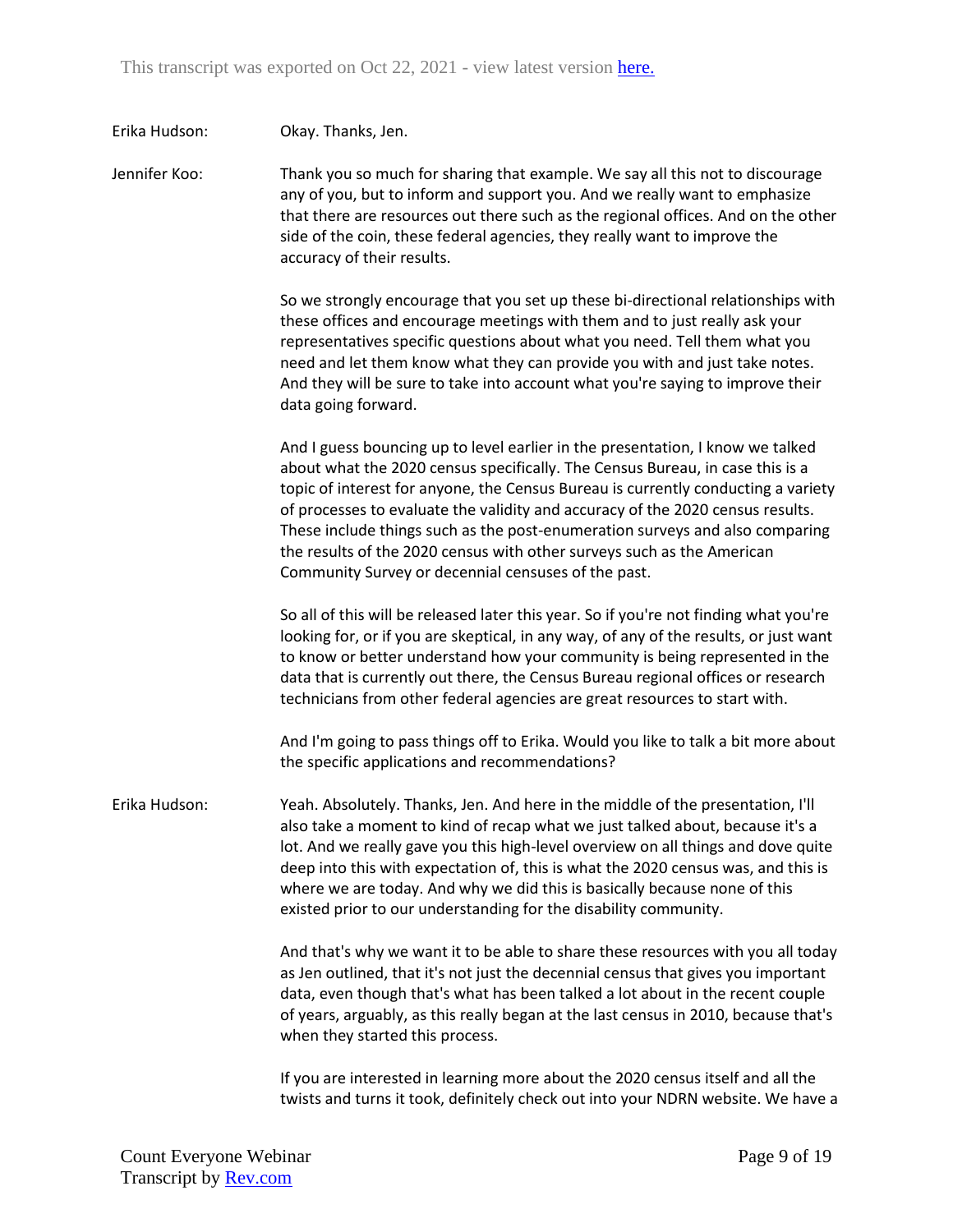lot of great resources out there and also share the important work that you all conducted throughout the 2020 census. But also just really excited to emphasize that there are so many avenues out there that, admittedly, I did not know before getting into this work. And I think Jen and I have had conversations that she didn't know.

So that was really our goal with this report that we put together just to make things a little bit more clear of what's out there. But that doesn't mean the story ends here. And then we need to continue these conversations. And that's why I really appreciate Jen highlighting that we need to have these bilateral conversations. Because some of the data, we don't know yet. And we need to find out. And we need to have an actor role in these conversations, even when our partners are looking at data, because disability has a role to play. As Jen said, and as we all know, it's a part of every community. And we need to have that conversation on a continuous basis.

And that's why this next step we'll be talking about how this impacts our work. So the question we ask is how do we use this data on a regular basis? Right? And why is this important to our work? And I think a lot of us, perhaps, have different answers to this question, but I think, in particular, if we look at the 2020 census, right? The question that came up constantly was, well, how are we counting people in group quarters? I.e those living in certain settings, either college dorms or in skilled nursing facilities. And that, we need to know, we need to know what that looks like throughout the United States and whether it is looking at prisons, perhaps, and seeing how that impacts redistricting or just in general.

And one thing that I found really interesting as we were looking at the data of the 2020 census was that even though the overall population living in group quarters in the United States decreased in 2020 expenses, those living in nursing facilities and skilled nursing facilities did increase. And if you're interested in learning more about that, I highly recommend checking out the Census Bureau website. They have it laid out there as that can impact our work as we need to know where folks are living.

We also need to have a better understanding of the population demographics and the areas that we work in. Right? And we need to have that understanding. Not only disability-related, right? But across the board. We need to know the community that we're in. So that's why I definitely recommend folks looking, not only at the decennial census, but then looking at those other surveys that Jen highlighted, because that really gives us a better idea of what our community is and who we are. And the census has a role to play in that, because all these other surveys stem from the 2020 census with that overarching population that we learned in this once-a-decade count of the U.S. population.

But yeah, absolutely. Definitely keep an eye on the group quarters process. And I think with the pandemic, going back to what we said earlier related to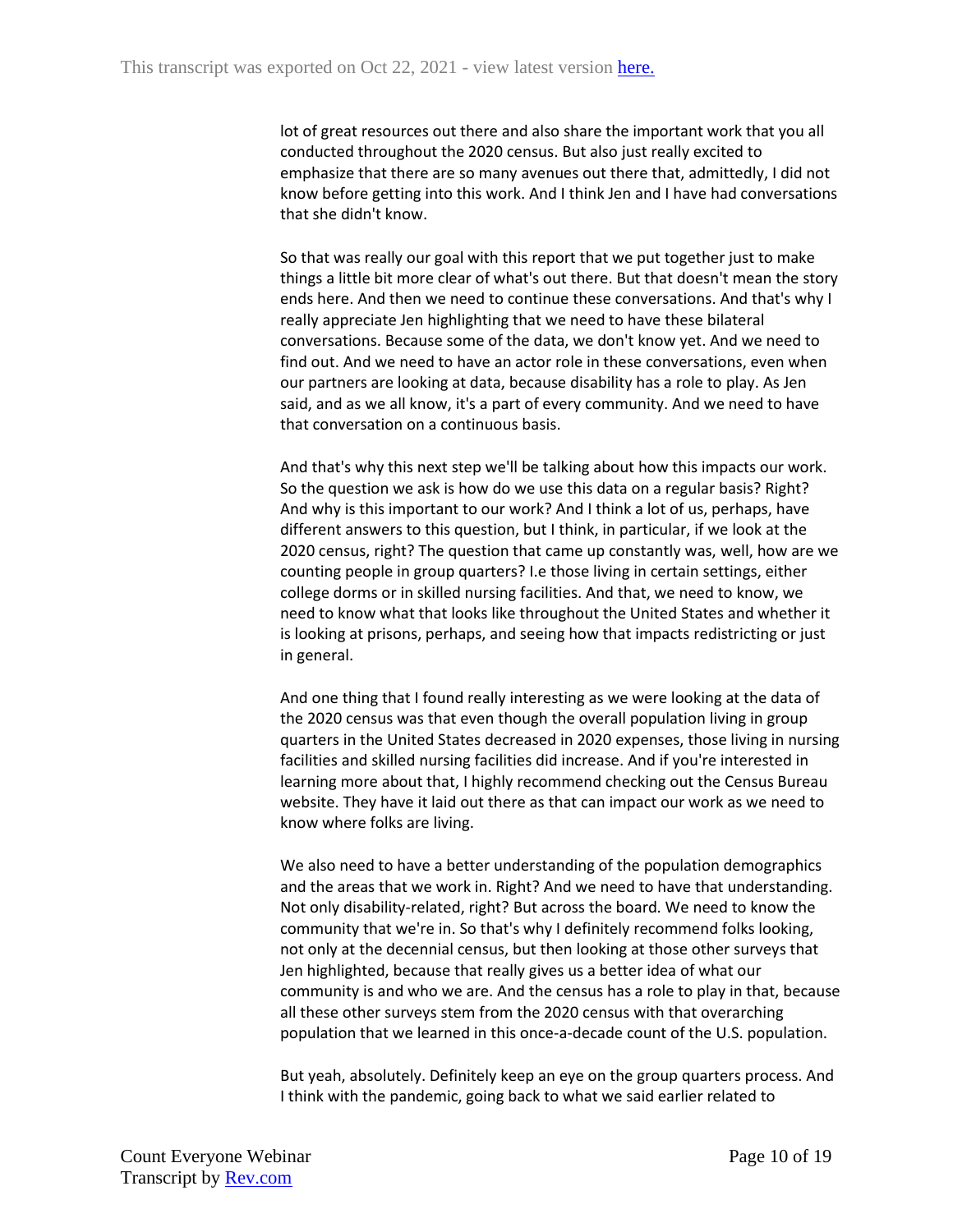populations being under-counted or missed in the 2020 census, this is in particular importance because of the group quarters process. For example, in April, 2020, when the group quarters enumeration process began is, of course, while we were and still are going through the COVID-19 pandemic, right? And a lot of college students left. So that definitely has an impact on college towns and what their population looks like in the next 10 years. So that's why keeping an eye on the population changes and this continued conversation is really important as we move forward in these next couple of months and years, in particular with redistricting.

Obviously, for a federal resources, 2020 census, along with those population numbers, impact federal funding. So whether it's the protection advocacy system, that's formula-based based on state populations, to educational programs, to nutrition, it's so important that we know how many people or kids in the United States need accessibility resources in schools. Right? And we get that age statistic from the decennial census, right? We were asked, how old are you? And we know what the future will look like for our schools in 10 years based on how many people were five and 2020.

So it is really important that we have these conversations. And I say all of these things that are very broad, but we all know that disability has a role in that. And that's why it's really important that we have this continued conversation and keep an eye on this. And I know a lot of folks are, perhaps, saying in the chat too, the specific information, they need to evaluate what they're doing in certain issue areas. And that's also impacted with federal funding. If we only think 10 people live in a certain area, obviously, we're not going to receive a certain amount of funding. So that's why it's really important that we have these conversations and that we encourage those we work with and those in our community to make sure that they not only participate in these actions, but also have an active voice and how it goes about.

Also, reapportionment and redistricting. Again, reapportionment is related to the House of Representatives who are folks in public office are, and also to make sure that we have a voice in any action that is taken in an area, whether it's a referendum that happens related to a school, or if it's who will represent us in the House of Representatives.

So it seems really silly to still be talking about the 2020 census to some, but might be my only time that I get to say this ever again. It just makes senses, right? We need to have these conversations. And I know my fellow staff members are not so happy that I just said that, but I had to. It's maybe the last time I will. So, overall arching theme here is that we need to be active and everything that touches the census has some type of actor role on our end to do with.

So I'll leave that with you. And I'm sure you all have so many different possibilities of why this data is important and why we need to be aware of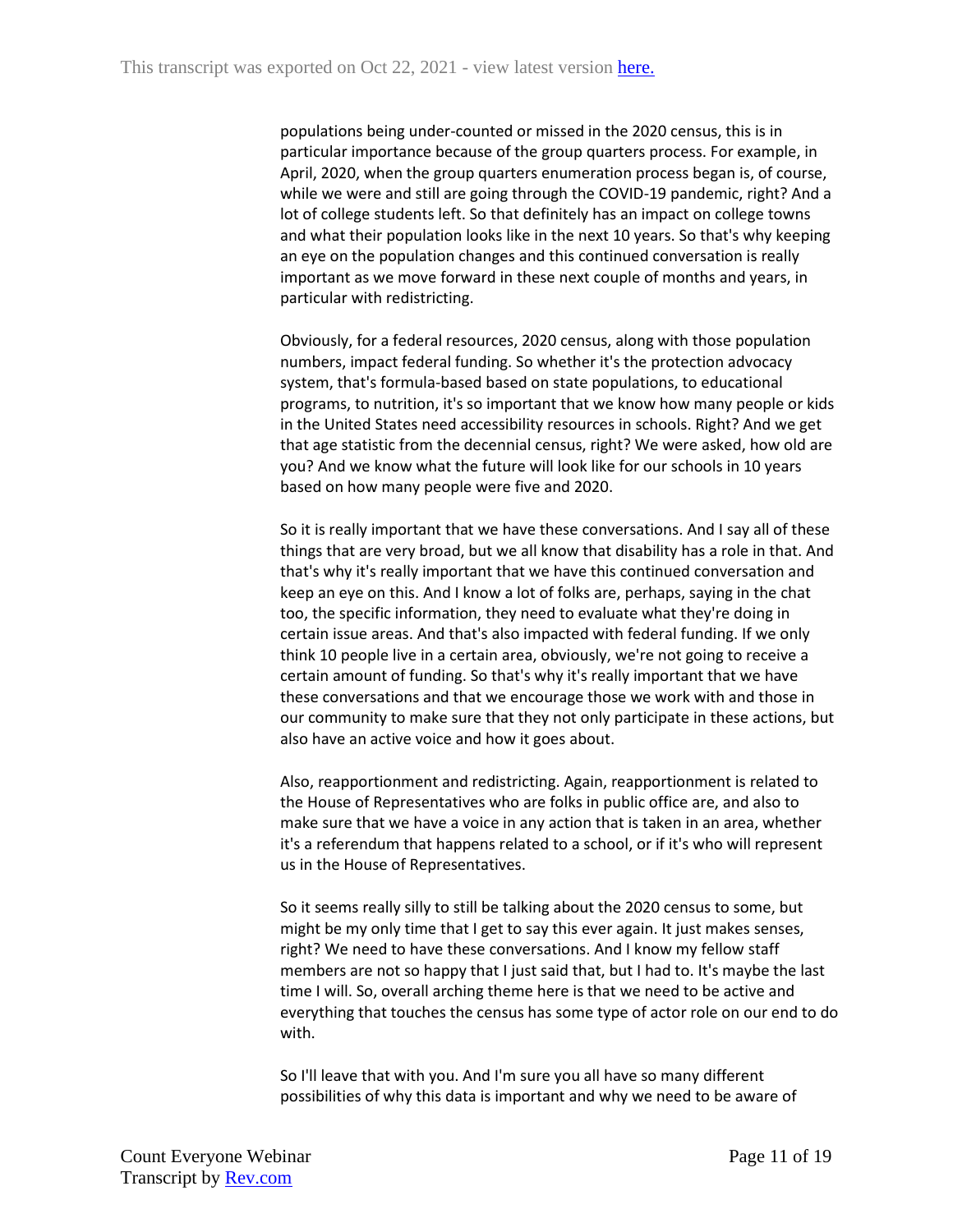what's going on. But if we don't have these conversations, people will be missed, people will be under-counted. And that will not be beneficial to anyone.

So with that in mind, you might be asking, well, then what can we do moving forward? How do we continue this conversation well beyond the 2020 census when the disability community stepped up and had an active role in this? It's not just on the disability community, right? It's on everyone. Federal agencies, all these federal agencies that Jen mentioned have a responsibility to ensure that they are including the disability community in their actions. And they need to have continued conversations, not only to ensure that any of the surveys they're putting out there are fully accessible to individuals with disabilities, right? Whether it's an online platform and then it needs Americans with disabilities act standards, or if they have paper resources that are accessible for folks, perhaps who are low-vision or blind.

We saw that in the 2020 census, but we see improvements to be made. And we outlined those in our report and encourage you all to take a look at that as well, to see what needs to be done from the federal agencies' perspective. But it also falls on us to have these conversations, because there are things we still need to note that we perhaps don't know the answers to, and we need federal agencies like the Census Bureau's assistance with. Whether it is asking the entire population, do you have a disability? Not to say that's the case, but we need to have these conversations.

And I think it's fair to say that the conversations have been somewhat limited over the past couple of years. And that's understandable because there's so much that's happening, but we need to have an actor role in these conversations. And if there a question that we need to know, and if we ask a regional office a specific questions related to how many people might need this transportation for accessibility, we can go to them and ask those questions. And if they don't have them, we can move forward and continue these conversations to ensure that change is being made.

And that's what I encourage you all to continue this conversation. Have an active role in redistricting if you have the opportunity. And also look at the Census Bureau on a regular basis. They have a national advisory committee and public comment periods where we as citizens or as people in the United States can give our input and make changes happen. And I recognize that's perhaps a really optimistic view of things, but it is possible. And things have happened as a result. So I definitely encourage you all to do that as well.

And also there's that participation and accountability. And that's why, one, we need to participate in these surveys. And if we see any problems, we need to talk about it and have these continued conversations moving forward? and if you're ever wondering, hey, what did Erika and Jen say during this conversation? Recommendations are outlined in our report that we definitely recommend you all checking out. And that basically sums up our entire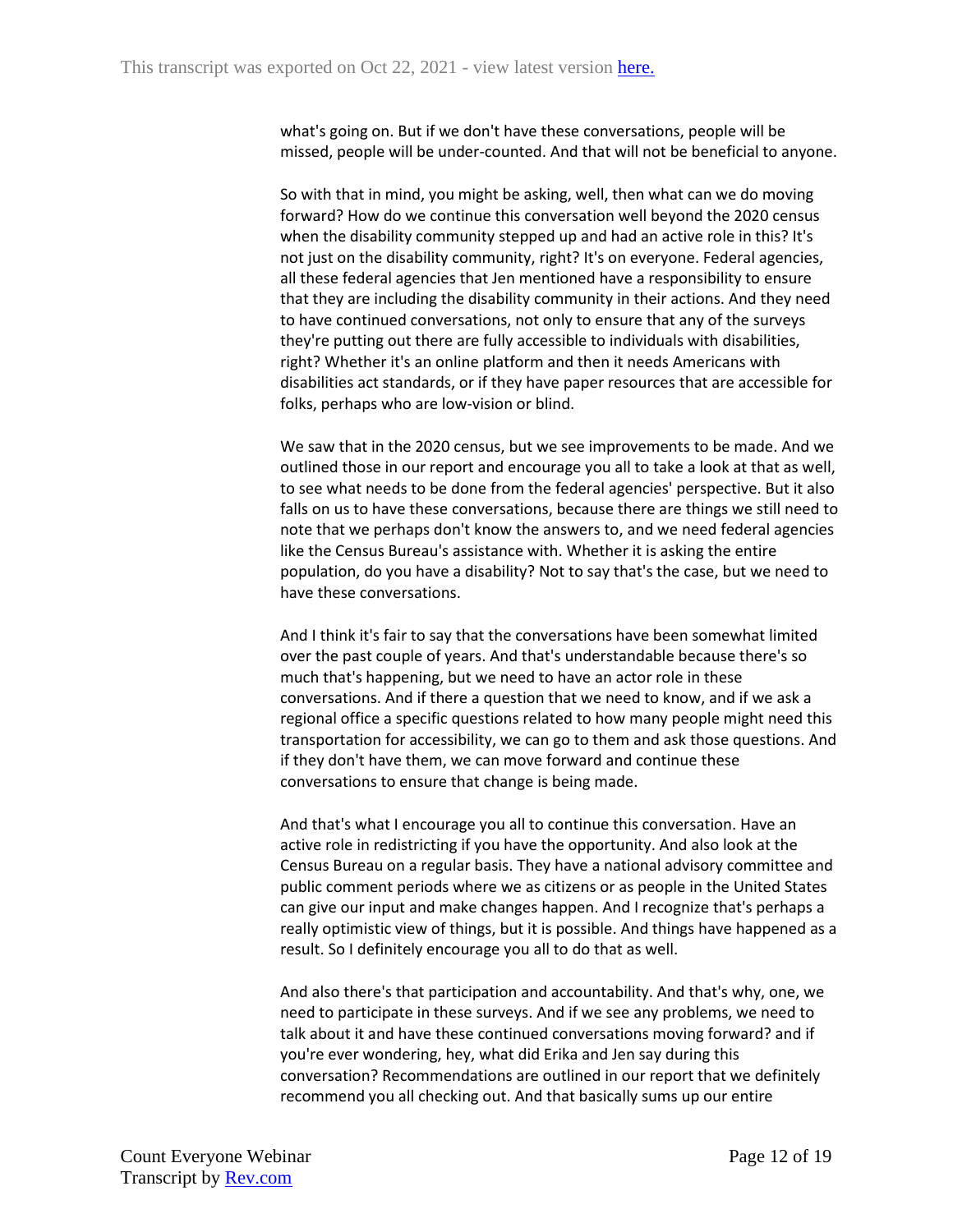presentation and all these important resources as we continue this conversation after today's presentation as well.

So with that, we move on to what I believe is the Q&A session, which is really exciting. We wanted to take this opportunity to give plenty of time for you all to ask potential questions. Or if you just wanted to ask where you can find additional resources as we acknowledge we don't have all the answers, but we are wanting to share those who do.

So, happy to take this time to answer any questions that you all might have. And then just as a note, once we wrap up the Q&A a session, we also will have a resource page where Jen will be sharing, one, where you can find our awesome report that Jen worked so hard on. That is absolutely fantastic. And also some of these Census Bureau contacts that you can reach out to moving forward.

So if you have a question, feel free to put it in the chat and we will go from there. And, Jen, have I missed any questions in the chat? Or, again, if you want to raise your hand, as Marcia indicated in the beginning, feel free to do that through the reactions tab on Zoom and we will answer your question. Ooh, we do have a rather silent bunch. Right, Jen? if I haven't missed anything.

Jennifer Koo: I think... Yeah, we do have... I know Lilly mentioned a few different resources that I think might be beneficial to highlight, especially for people who can't be here today, but really shared that, and I'm reading directly from the chat. She says, "I want to share a resource for folks to access disability data from the American Community Survey at the county level from the research and training center on disability in rural communities." So she provided the link in the chat there. And it looks amazing. And I think it can definitely be of benefit to P&A's who are looking for information from the American Community Survey specific to what they're looking for to their geographic location.

> And then I believe... She also put another helpful comment, so thank you very much, Lilly, about a new collaborative group that has recently formed to address these issues of disability, data, and equity that emerged during the pandemic called Disability Data Advocates Taking Action. So Lilly you provided the contact information in the chat. So if you scroll up, you should be able to find it there. but again, the organization is called Disability Data Advocates Taking Action.

Erika Hudson: Awesome. Thank you so much, Lilly, for sharing that and Jen going over. And I know it could be intimidating asking questions, and I imagine folks have a lot going on, but please do feel free to ask us anything that we talked about today or anything that's related to the report. And I will say, moving forward, definitely feel free to contact and NDRN if you have any specific questions related to this. Oh, I do see a hand up, Jen. Very exciting. And we will unmute you, [Erine 00:43:41]. I'm so sorry if I'm saying that incorrectly. Hello? I think you're unmuted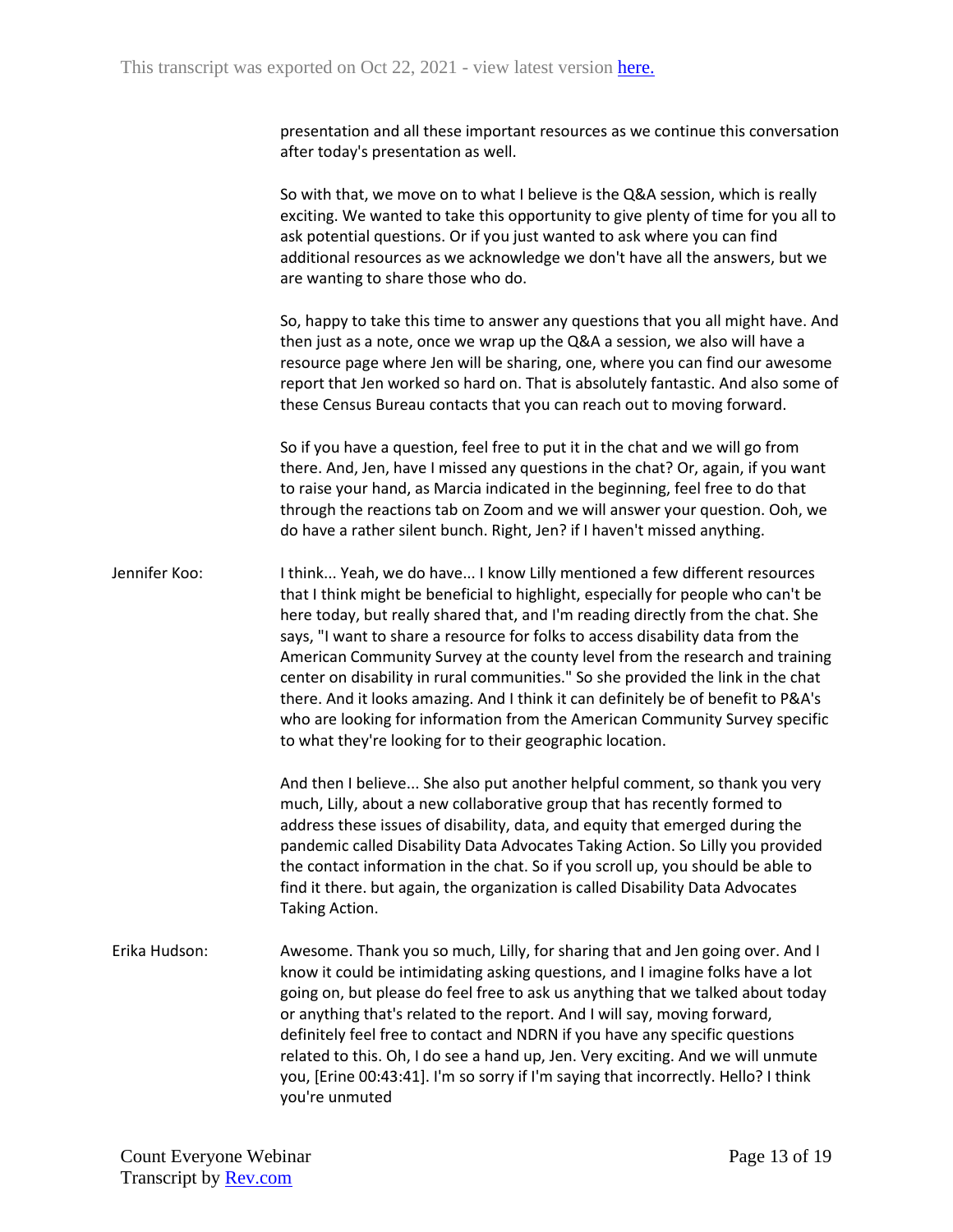| Erine:        | Hi, thanks. Yeah, that was a great presentation. I had a question about if you<br>two know of any sort of movements or avenues for better representation for<br>the U.S. territories with the ACS, or if you kind of know of, I don't know, know of<br>any information on how to better access data for the territories or if there's<br>anything happening with them? Because they seem pretty underrepresented.                                                                                                          |
|---------------|----------------------------------------------------------------------------------------------------------------------------------------------------------------------------------------------------------------------------------------------------------------------------------------------------------------------------------------------------------------------------------------------------------------------------------------------------------------------------------------------------------------------------|
| Erika Hudson: | Thank you so much. And did I say that correctly by chance, Erine? I just want to<br>make sure I got your name right. We might've muted you already. I'm so sorry.<br>But thank you so much for that question. That's a great point. And I think what's<br>really important to note here is that with the 2020 sentences, right? We only<br>specifically looked at the states as well as D.C. and Puerto Rico.                                                                                                              |
|               | And when it comes to the territories, whether it's Guam, Northern Mariana<br>Islands, Virgin Islands, I'm missing one more. Jen feel free to I'm the worst.<br>The four territories. We pivot to the American Community Survey. And related<br>to the best places of outreach, it is probably on the local level and those folks<br>that live there and the different organizations that are on the ground there.                                                                                                          |
|               | I know that's not very helpful, but I think you bring up a really good point that<br>we need to keep those in mind and that we need to have those continued<br>conversations. Jen, anything in your resource that came up with the territories<br>in particular that you would like to share?                                                                                                                                                                                                                              |
| Jennifer Koo: | I think we were also kind of experiencing some, as we were doing our research,<br>some frustration with the lack of representation there, but I think, again, the<br>biggest recommendation I can give to anyone, and especially you, if you want to<br>find information on the territories, definitely check out the regional offices. I<br>know that they are including I think the New York region, I might be wrong. I<br>believe the New York region regional office has information on most of the U.S<br>territory. |
|               | So definitely that might be a helpful resource to start with. And the field agents<br>there are more than happy to work with you and just kind of look at what<br>specific gaps You probably would have to bring the gaps to their attention, but<br>at least you can start that conversation and they can start looking and improving<br>the quality and the reach of the decennial census or American Community<br>Survey going forward.                                                                                 |
| Erika Hudson: | Right. Thanks, Jen. And this is Erika again. American Samoa came up with a<br>fourth one. The only other contact who I would recommend is the delegate in<br>the U.S. House of Representatives, too. They have a lot of good information on<br>these things as well. So they also have good points of contact moving forward.                                                                                                                                                                                              |
|               | As a reminder D.C, Puerto Rico, and the four territories, of course, don't have<br>voting representation in the U.S. House of Representatives, but they all have<br>delegates who are there on behalf of the Derrick community and population. So<br>if the Census Bureau doesn't have proper information and we can't find it on the                                                                                                                                                                                      |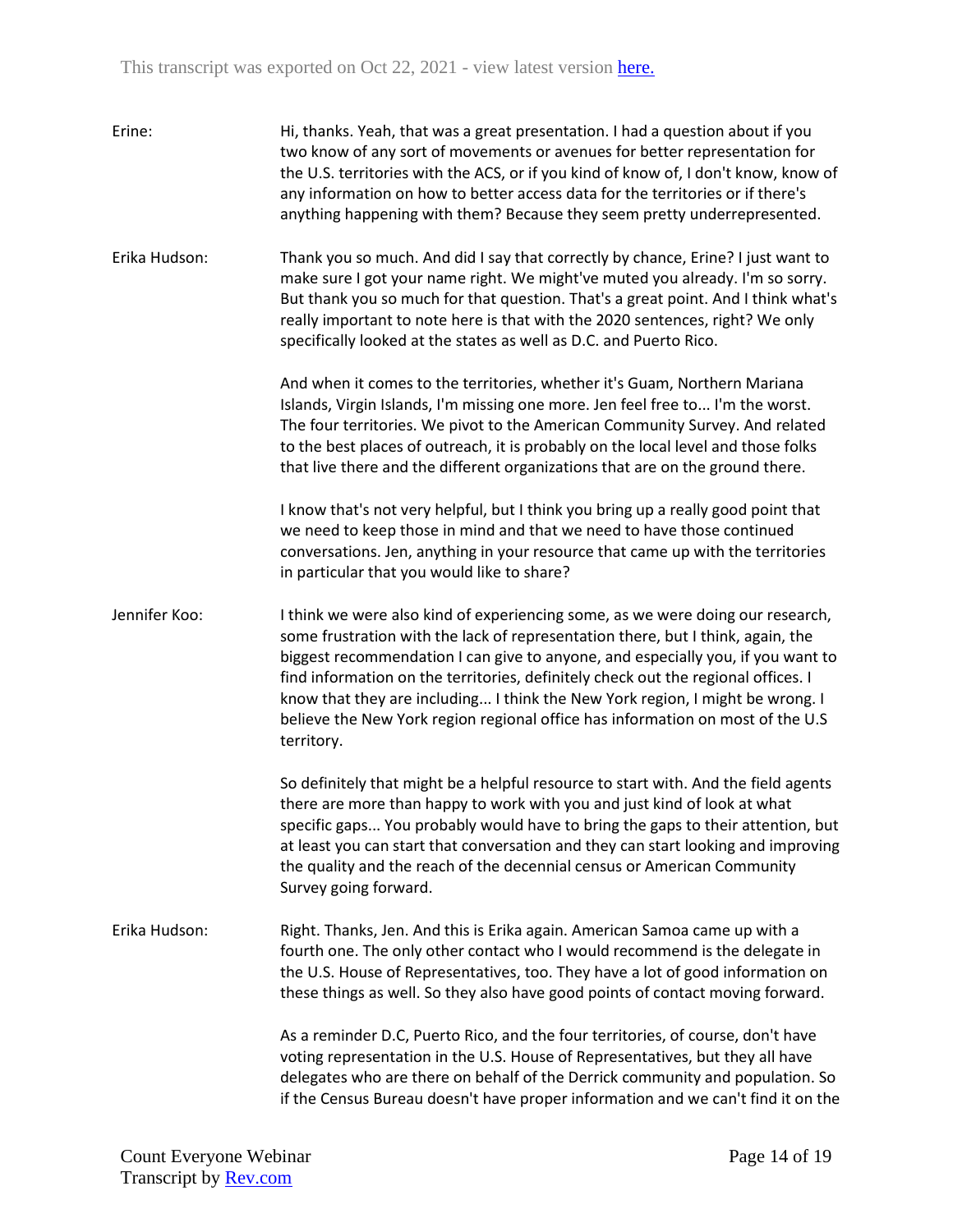local level or in the territory itself, I also do defer to the delegates themselves who are in D.C. and of course in their community and they have, perhaps, some resources that they can share on that.

And of course, like Jen said, if gaps exists, that's why we need to have these conversations, right? And they will be a really good point of contact along with their staff on practices moving forward. So thanks for that question, too. I'm glad we got to talk a little bit about the territories today.

Excellent. I know we're at close group here. So if you do have any questions, feel free to raise your hand through the reactions tab. Or if you just want to share something you did in the 2020 census, that's also a great opportunity. We somewhat joked that this is our last Haraj because Jen and I are leaving to continue on with different things. But it's been really exciting to work with you all.

So if you have anything to add it, please do raise your hand through this Q&A session. But as we're waiting on more folks to ask questions, Jen, maybe you'll go ahead and talk about those resources. As I know, someone asks where they can find our important report.

Jennifer Koo: Absolutely. Again, if you have any questions at all, just feel free to raise your hand or type it in the chat and we'll get back to that. But in the meantime, I just want to share a few resources. So before you go, we have a list of resources available for your reference, including a link to the NDRN's census website where you can follow all of them using work that Erika has started and that we've continued to add to.

> So if you're interested in seeing what NDRN has been doing regarding census, you can feel free to visit our website over here. And Erika, would you be able to re-link the report in the chat again? So Erika will be sharing the link to our recently-published federal disability data report. We will also provide you with... On the slides here, you can access information on just upcoming data releases from the U.S. Census Bureau. So they have a calendar on their website. And they'll link press conferences like data releases, just any information you want to know about what's coming next. Because there's a lot to unpack from this past 2020 census.

> So definitely check out that website. They also recently produced the, I believe, the 2020 American Community Survey as well. So you can also check out that data release on that link over there. And then lastly, we also have provided the direct link to the Census Bureau regional offices where you can see where your communities are represented and get in contact with a field agent who can help you answer any questions that you may have.

Erika Hudson: That's very exciting. Thanks, Jen. And someone did ask in the chat, who can they contact given that you and I will be headed out? And fortunately, you can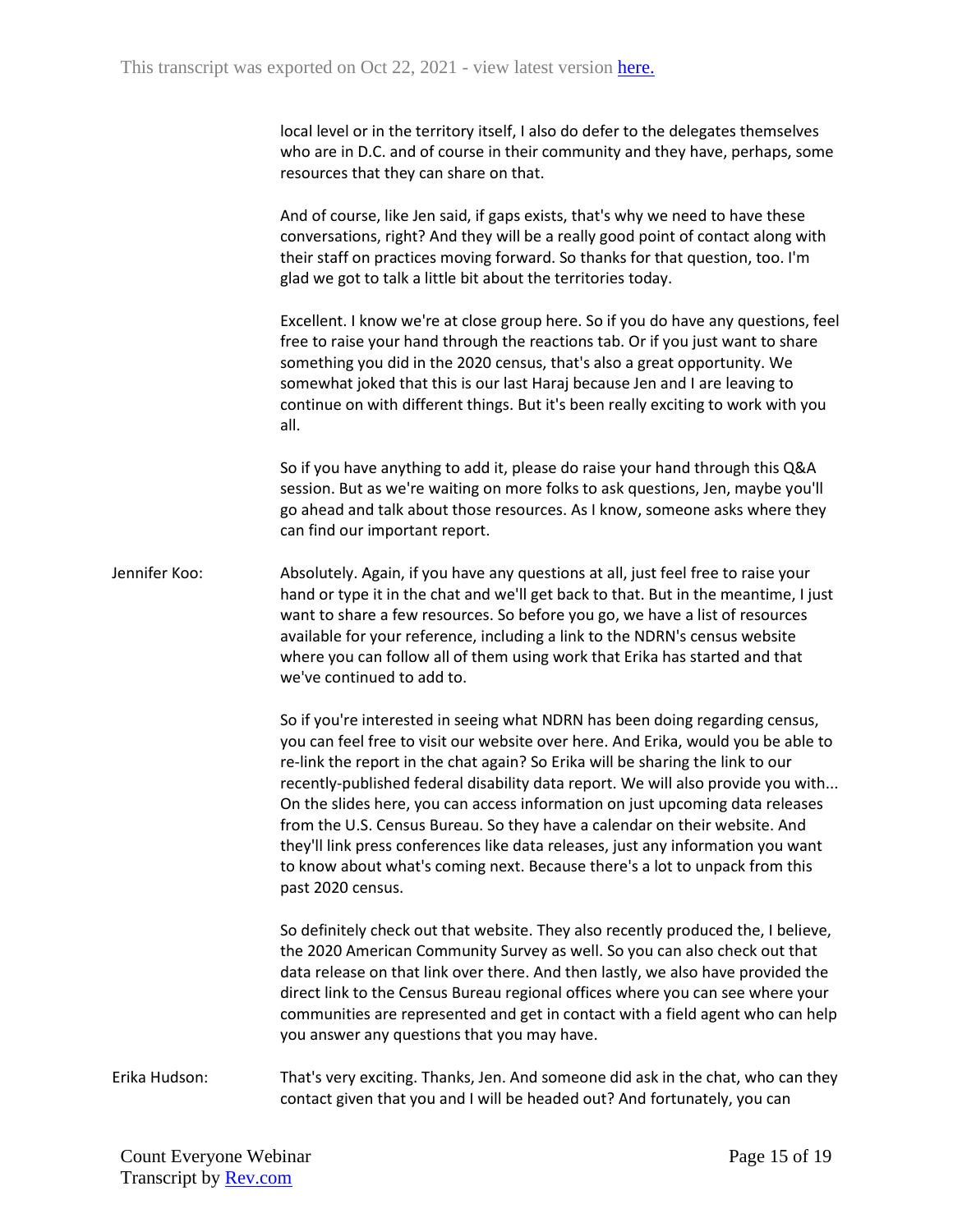connect our fearless leader who was on the census team with Jen and which is Eric Feldman, who is NDRN deputy executive director for public policy until transitions happen to fill the Census roles that Jen and I had. And we'll be sure to drop his contact information in the chat.

Of course, you can email me if you still have my contact as I recognize a lot of you here. You can email me and you can get Eric's contact information that way as I will have a handy-dandy out-of-office feedback for you all. So you can contact Eric. But for the time being, they will be our best point of contact in all things census, which you are definitely in good hands on that end.

Or of course just call NDRN and our awesome team will direct you to the best folks there. But as a reminder, NDRN has a very robust census page and a lot of our partners we'll be continuing this work, whether it's the census counts campaign, the ACLU, or our partners who worked on the census with us. But also, all of you have some incredible resources. I know Disability Rights California was on here, and they have a fantastic tool kit that they worked on that I believe will live on until the next 2030 census as well. So you all can definitely look at each other for that as well.

And thank you, Marsha. She dropped Eric's email in the chat. We did confirm with him knowing he will have his email shared. And of course, if there is anything you're specifically wondering from Jen or I, Eric will be able to get in touch with us. But I believe our report will provide you with a lot of good information. And I think we had a few more questions. I see a familiar name come up that asks, "Does the American Community Survey have data that would get information about the digital divide households with and without internet access?"

That is a fantastic question. They do have questions related to that in the American Community Survey. It is a very extensive survey that I can't remember off the top of my head the specific questions that are on there, but you can find that information related to the digital divide, given that the American Community Survey folks can do either via paper or they can do it online. So it's definitely important that we have both those accessibility options available to folks.

If you want specific information related to the digital divide, I recommend contacting those regional offices that Jen talked about. We had specific conversations with the Census Bureau that said we need folks to contact those regional offices. They are there to help. They're data specialist, something that I fully acknowledged. I am not. Jen is. I feel like I have seen her work, but she might have want you to think that. But she is absolutely an expert on that area, but that's what the Census Bureau is there, they want to be that resource. If you need to know specific demographics in a specific region, that's why you should contact the Census Bureau for that. That was a great question.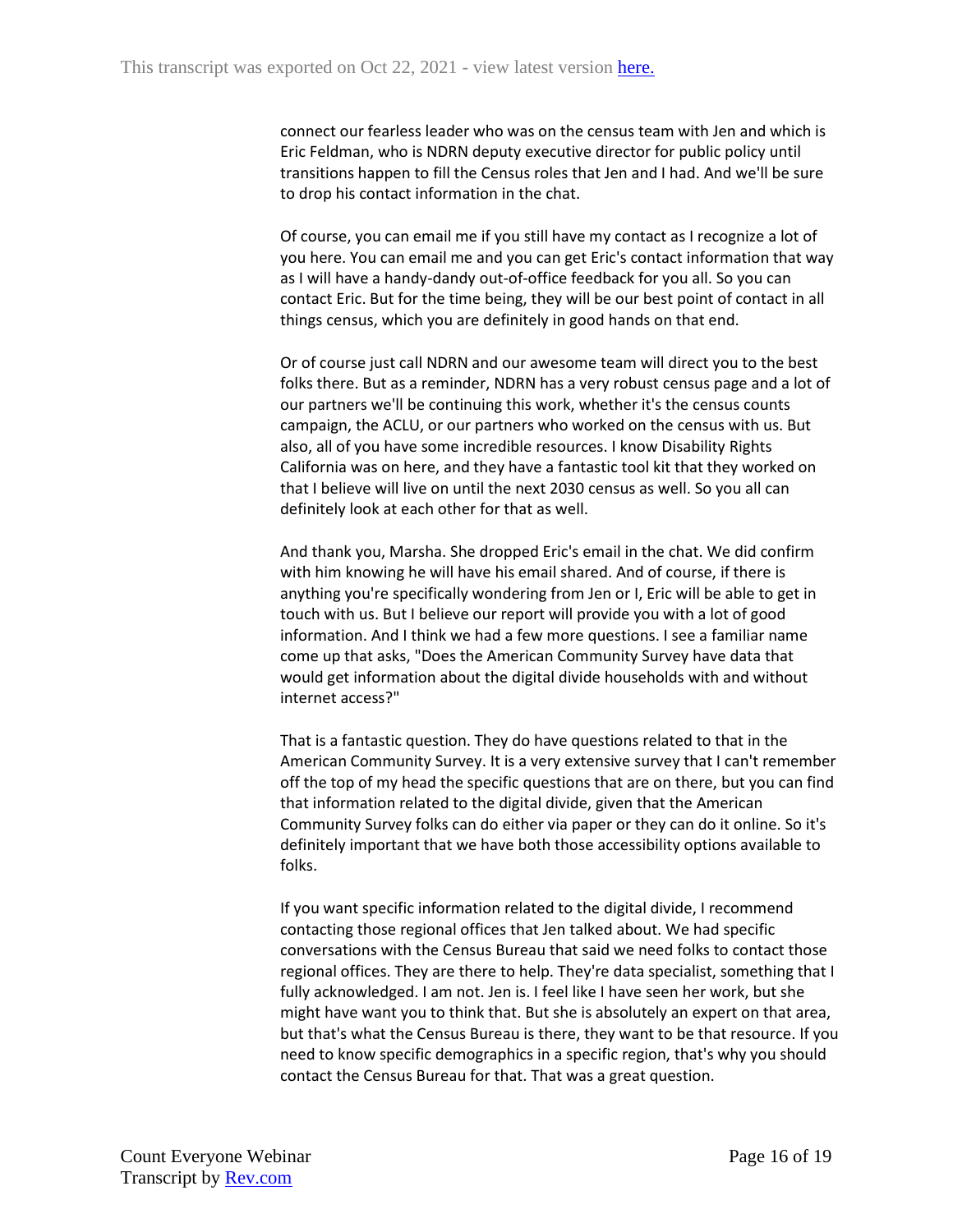- Jennifer Koo: And I think just very quickly adding onto that, I believe, because I looked into this as well, they tracked just internet access through asking questions about if your household has a computer. With the 2020 American Community Survey, I think a significant percentage of the population did have access to a house hold computer. And they also asked about what type of internet subscriptions that families were subscribed to. I think also they have information about age, like ages and age gaps and just populations of people who are 65 years and older, whether or not they have a computer or an access computer in their household. So again, I think the regional offices are, we keep repeating that, but I think they're a really great place to start. And they definitely have information about kind of the digital divide.
- Erika Hudson: I should have just not talked, and should've just let you answer that question. And we will extend for that. So, awesome. We shared our resources and wanted to just double check if anyone has any more questions. We are nearing the hour. But if no one has any more questions, I will give it back to Jen for closing remarks today. And we'll just ask that everyone, if you can take a survey, Marsha, our fearless producer here, put it in the chat. So definitely let us know what you need to see in the future and fill out that survey for us. And we really appreciate it. So Jen, passing onto you for closing remarks.
- Jennifer Koo: Thank you. I think I'll keep this brief, but I just wanted to say thank you so much to everyone for your time and engagement. And we really hope that today's discussion is as meaningful for you as it is for me and Erika. And we really believe that everyone deserves equal opportunities to be represented and included. And we'd like to encourage everyone tuning in to continue participating in these federal surveys and to also meet with your regional offices and provide them with feedback on what you need.

And also if you aren't finding what you need with the decennial census, feel free to check out our report and look at all the other options that we've outlined with the other federal agencies. I know we talked a lot about the us Census Bureau today, but there's plenty of information in our report about the other federal agencies that we mentioned. Oh, I think Ken has his [inaudible 00:56:34]? I don't know if you're able to unmute, but....

Ken: Can you hear me?

Jennifer Koo: Yes.

Ken: One question I should've asked much earlier in this session, but when you talked to the census people, did you get any sense whether there was resistance to answering the American Community Survey questions? Because that that's the survey that has the disability data and has some of the detailed data. And is there a role for the PNAs or other disability advocates interested in disability data to encourage people to, or is there a need to encourage people to answer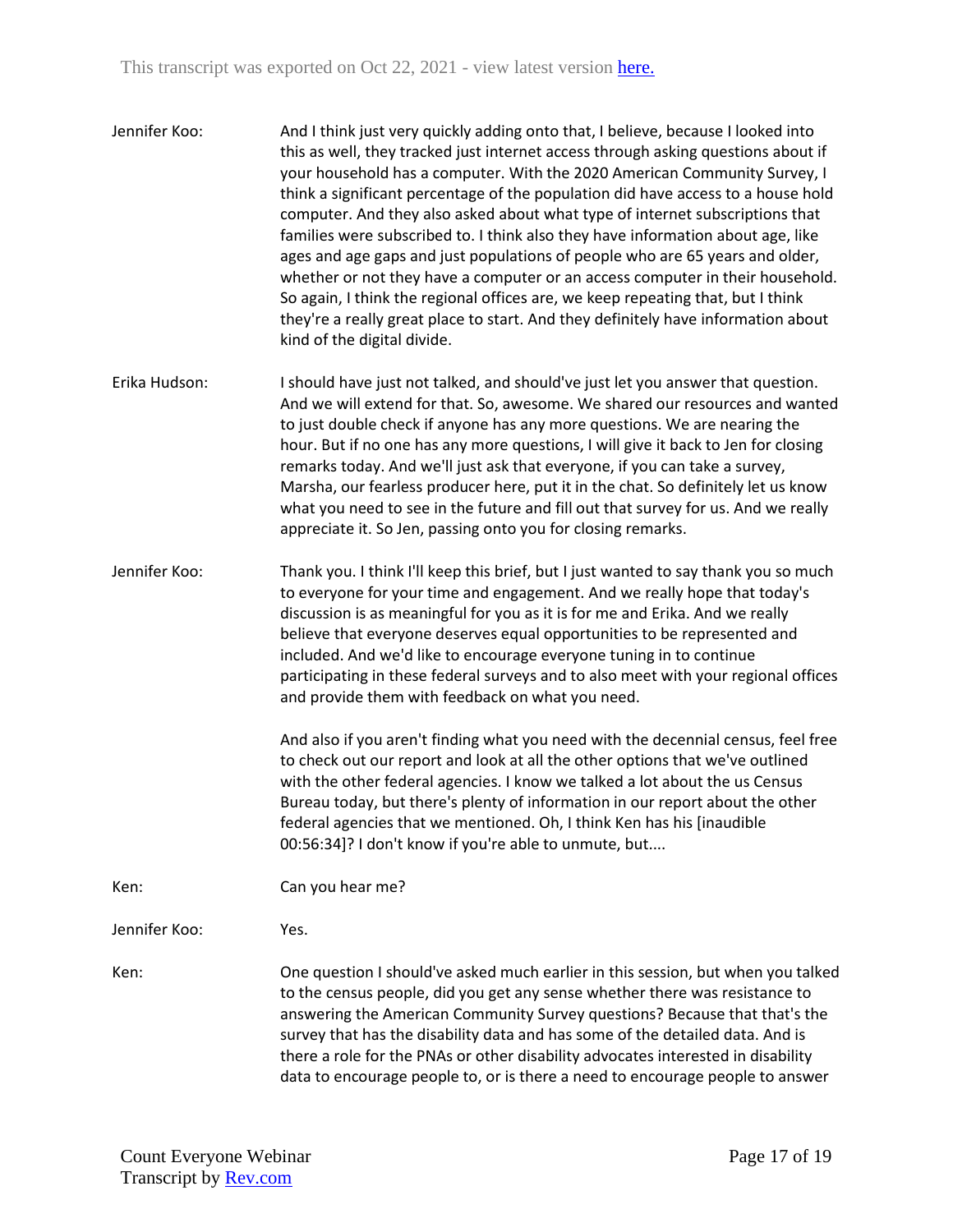the American Community Survey when that's...? I mean, that's being done all the time. SO that's my question.

Jennifer Koo: I'm not sure. Erika, do you want to take that question or I can if you aren't?

Erika Hudson: I'm happy to. And thanks Ken. Ken's also one of our fearless leaders at NDRN. So super excited. And I want to thank Ken for all this work on this report too, as he definitely had an impact on this. So thank you, Ken.

> And with our conversation with the Census Bureau, they do have focus groups. And the way questions are asked is very particular. And it goes through a lot of different hoops and the reasons to why questions are asked the way they are, both because of the input from people in the community, but also from the various federal agencies that rely on the disability data seen in the American Community Survey.

However, we didn't get into detail how participants feel because... And that's why they want to hear from us and disability rights activists in the community to know what is the best practice moving forward. And that relates to kind of why we don't necessarily have the question, "Do you have a disability?" On the marathon community survey, right? And why we have these six questions instead? I think, personally, depending on who you ask, they will have different opinions.

Admittedly, when I saw the survey for the first time, I was like, "Wait, why are they asking all these questions on this survey and not asking, do you have a disability? Yes or no?" And throughout those work, of course I've learned and the reasons for that, but then the question lies, what should we have all these six questions? And then also a question that says, do you have a disability? Yes or no? To see how that data perhaps differs. And that's, again, why we need to have these conversations and why the disability commuter needs to have an active role and share our input to exactly that question that 10 poses. Jen, do you have any other thoughts on that?

Jennifer Koo: I think you said it well. And I definitely think... I know with the representatives that we met with, there didn't seem to be resistance. I know, if anything, it is important to be persistent and to really advocate for what you need. And I think, from our conversations, it's actually been more informative because they've been able to enlighten us on the process of creating questions for these surveys and why it might be just... They walk us through the unintended consequences of adding certain questions that, again, like Erika said, adding an explicit question that says, do you or do you not have a disability? Because that in itself could create an opportunity for under-reporting or over-reporting, depending on how people take that question.

> So I don't think we've experienced too much resistance. They do seem willing to work with us, but we would definitely just encourage you to keep having those